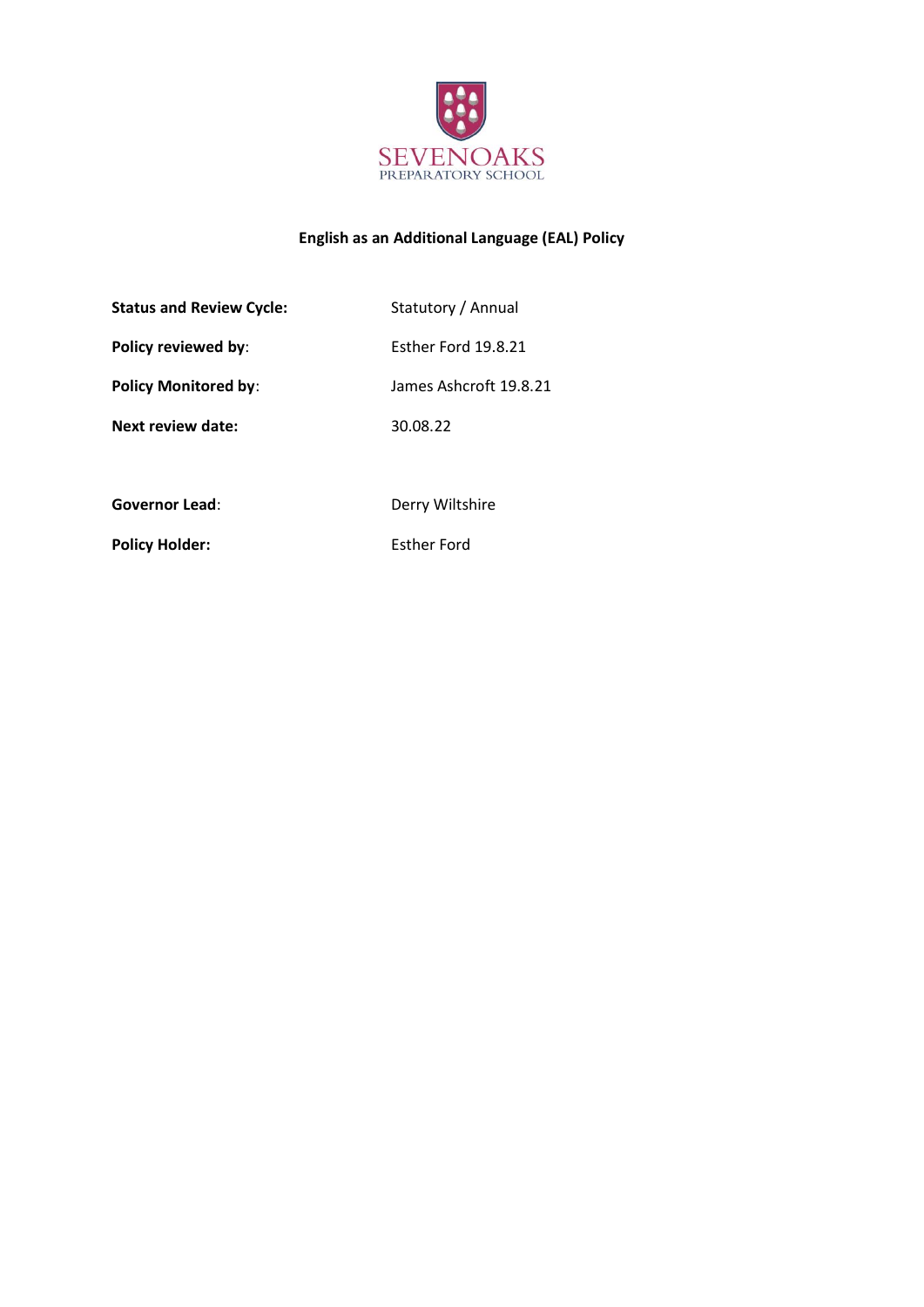# **English as an Additional Language (EAL) Policy**

'*For humans, language, thinking and learning go hand in hand.'*

T Lucas, 2011

# **Introduction / Mission statement**

Sevenoaks Preparatory School (The Prep) is an independent preparatory school on the outskirts of Sevenoaks, Kent with approximately 400 pupils between 2 and 13 years of age. Our families are varied, and represent the local, national and international communities. We have and have had families with more than 25 languages spoken between them. Currently, around 20% of pupils at The Prep are learners with EAL.

The Prep is committed to providing an education to all pupils which acknowledges and is enriched by the diversity of ethnicity, culture and religious backgrounds of those pupils and their families. We believe that the curriculum should aim to reflect this diversity and that successful education is achieved by sharing the experiences and cultural backgrounds of all pupils. It is important to recognise pupils with more than one language in their lives and to encourage them and their families, where possible, to express themselves in these languages. Learning any language is a lifelong process and is greatly enhanced by the opportunity to hear and use each language at the appropriate developmental level. We also recognise that it is important to distinguish between social and academic language, and we are keen to encourage children to become fluent in both.

We aim to support families in maintaining the non-English language at home with their (extended) families, as this serves to preserve the cultural identity of the child and it offers the child the best start to being a global citizen.

Equality of access to the curriculum for all pupils, including those for whom English is an additional language, is supported by Quality First Teaching in the classroom. Quality First Teaching involves good planning of well-sequenced and manageable lessons coupled with effective pedagogical choices and effective and robust assessment for learning. Lessons are clearly structured and learning objectives are made clear to the pupils. Teachers employ interactive and multi-sensory teaching methods and ensure that time is spent in collaborative group work. Teachers promote active and independent learning enabling pupils to think for themselves and to begin to have some level of autonomy within their learning. They differentiate their teaching to meet the needs of all pupils, including those with EAL, Higher Learning Potential (HLP) and SEN. This policy is a whole school policy and applies to all children in Sevenoaks Prep School, including the Pre-Prep and EYFS (Early Years Foundation Stage).

Where necessary, direct language support from the EAL Co-ordinator is provided for those pupils who may benefit. Additionally, the EAL coordinator offers ongoing support and guidance to staff. The Prep is keen that parents, teachers and pupils work together collaboratively to ensure that children are fully supported in their acquisition of all languages in their lives.

The Prep follows guidance from the Department for Education when determining whether a child's experience can be described as EAL:

• A child is deemed to have EAL if her or his first language is any language other than English. If a child was exposed to more than one language (which may include English) during early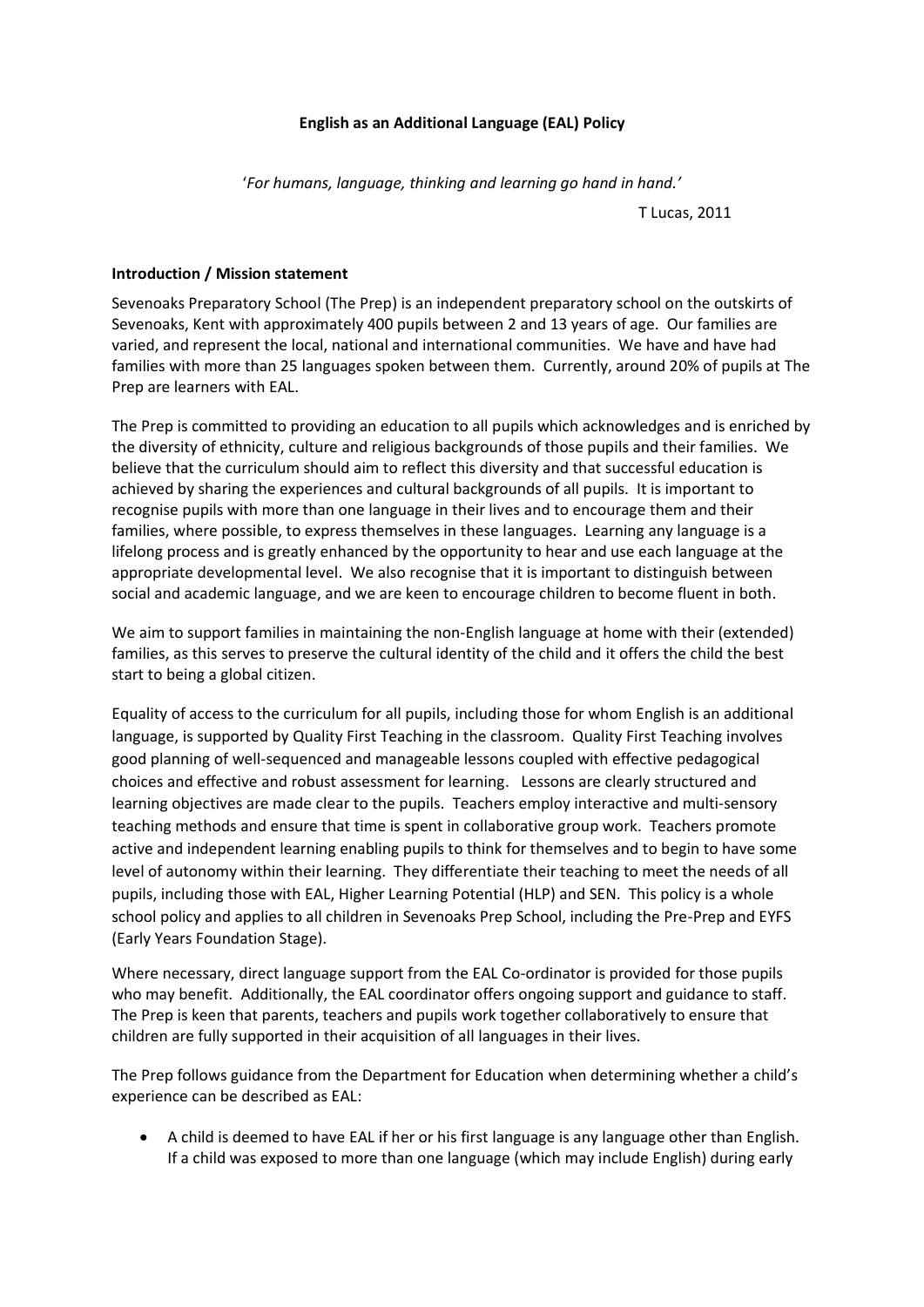development (first year of life), a language other than English will be recorded as first language, **irrespective** of the child's proficiency in English.

This definition therefore covers the following:

- Pupils arriving from other countries and whose first language is not English
- Pupils who have lived in the UK for a long time and, in many cases, are fluent speakers of English, but who also speak another language at home. These pupils may or may not be entirely fluent in terms of their literacy levels.
- Pupils who have been born in the UK, but for whom the home language is not English (e.g. Bengali children who are born in the UK, but arrive at school with very little English due to having spoken only Bengali at home and within the community)
- Pupils who have a parent who speaks a language other than English and the child communicates with him/her in that language (i.e. bi-lingual children)
- Children who have British citizenship can still be EAL. If one or both of parents is a speaker of another language, the child is very likely to be EAL. It is for this reason that it is our aim to collect accurate and robust data collection on admission, and offer families the opportunity each year to update this information.

Our intention is to encourage our pupils with EAL to develop and maintain all the languages in their lives at a level appropriate for their age, wherever possible. Whilst English is the dominant language used for teaching and learning at The Prep, we are keen to include opportunities for our multilingual pupils to use, share and/or improve acquisition of all their languages. We are very supportive of families who offer their children the opportunity to learn their other language(s) outside school, as we recognise that it is important to support our families and their children to maintain their family and community links.

# **Planning, monitoring and evaluation of pupils with EAL**

All children with EAL are identified on entry and their language development is closely monitored. An annual EAL list is produced and shared with all teaching staff. Parents are also given the opportunity to regularly update the language information regarding their child(ren).

All pupils on the EAL list are assessed twice a year, using the Bell Foundation DfE Proficiency Scale (A to E) for EAL learners. A sample of pupils will also be assessed through the more detailed NASSEA EAL Assessment Framework. The results of these assessments will inform future learning/teaching targets as part of 'Quality First' teaching, by using the descriptors set out in the assessment document.

Pupils will learn alongside their peers in the classroom, thus providing an integrated language, content and cultural environment, aimed at motivating and meeting the distinctive needs of EAL learners. It may still also be necessary to withdraw pupils from the mainstream class to work on specific targets that will be linked to class or subject work.

EAL pupils' test results are compared as a cohort, with the cohort as a whole, as part of formal feedback on test results and targets are set for progress. Target-setting, curricular and linguistic, is to be implemented by the class or English subject teachers, with support from the EAL coordinator.

The EAL coordinator is responsible for supporting and monitoring curriculum planning and Schemes of Work with regard to provision for EAL pupils.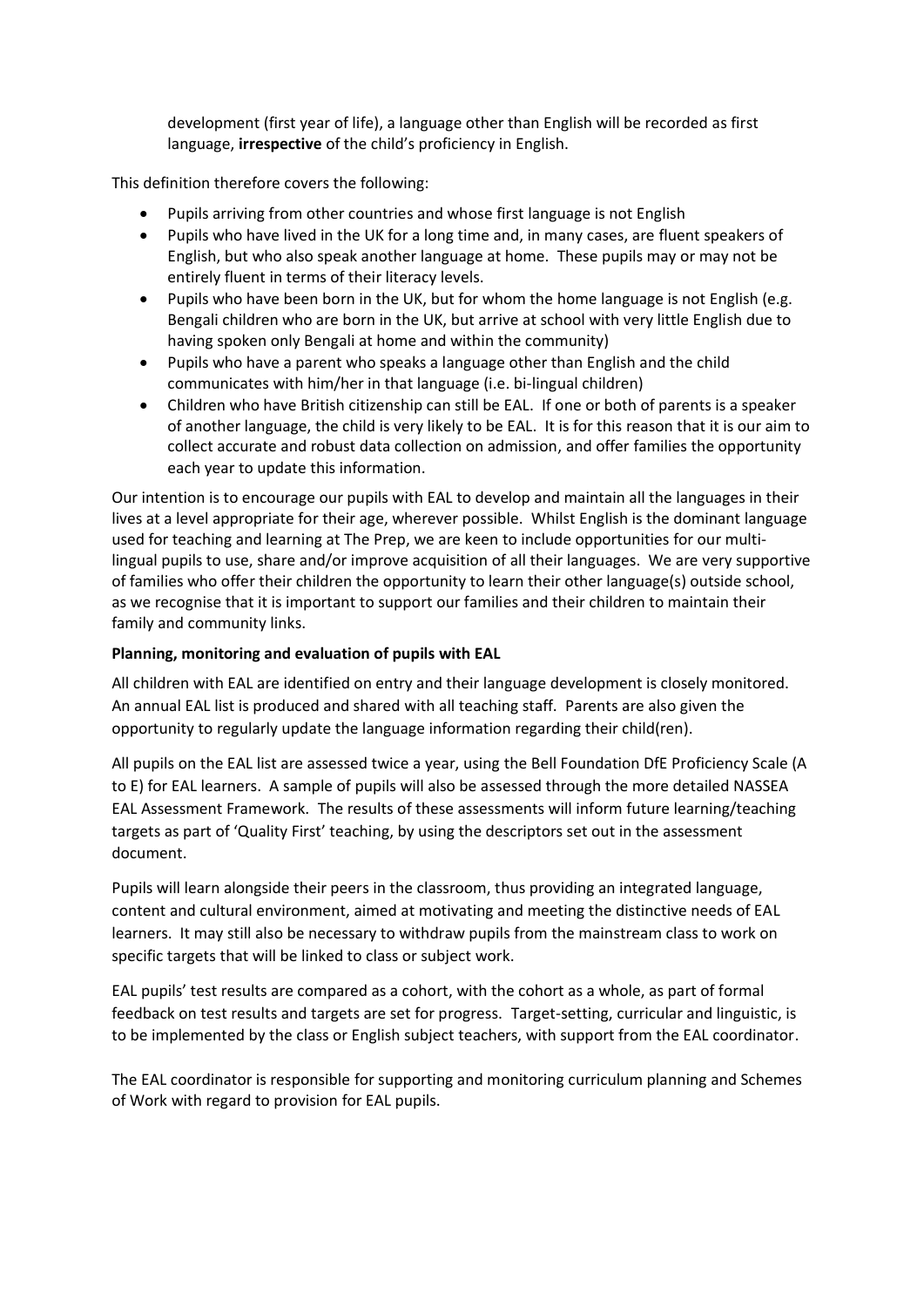# **EAL teaching and learning**

The Prep EYFS Department recognises that in the Early Years conceptual and linguistic knowledge is acquired simultaneously and staff modify their interactions to encourage language development, both in English and in their home language.

Children of all ages, including EYFS, are encouraged to learn to read and write and speak in their own languages as well as mastering English. The timing of learning to read and write in English will need to take into account their learning journey in their home language.

Expectations of EAL pupils are high and The Prep fosters an understanding and philosophy that children with EAL have a strength in their lives which they are encouraged to build on, rather than a difficulty. All teachers involved with EAL pupils' learning are involved in the planning, monitoring and reviewing of EAL pupils' needs and achievements. The EAL coordinator has responsibility for coordinating the needs of the pupils and is responsible for evaluating the school policy for pupils with English as an Additional Language.

It is recognised that each pupil with EAL will have their own specific profile of language needs which is determined through observation, informal assessment and formal assessment (Renfrew Action Picture Test for pupils up to 7 years), and supported with targeted intervention where necessary. Examples of these **additional** interventions are:

- Phonics for younger pupils or pupils (nearly) new to English
- Comprehension/writing support through exposure to challenging language and writing structure/key phrases/graphic organisers for older pupils.

# **EAL, Higher Learning Potential (HLP) and Special Educational Needs (SEND)**

At The Prep, a child is not regarded as having a learning difficulty simply because the language or form of language of the home/extended community is different from the language in which she or he is taught at school. The EAL coordinator is available to offer assessment or advice, should there be concerns about a child's language development, and support by the EAL coordinator and/or the Learning Support department are available at any stage of a child's time at The Prep.

Where required, the EAL coordinator and the HLP coordinator will liaise and offer guidance for EAL pupils who are also HLP.

The EAL coordinator fosters a whole-school approach of high expectations of children with EAL.

### **Assessment and record keeping**

At all levels/ages of the pupils' time at The Prep, EAL pupils are identified as such, as per the DfE guidance. First language assessment rarely takes place formally. Information on this is gathered from parents. English language proficiency information is collected through teacher assessment as well as formal testing, although The Prep EAL coordinator is aware that English standardised tests are not necessarily appropriate to determine the attainment of an EAL pupils. Initial assessment will not be rushed.

### **Resources**

The Prep employs a dedicated EAL coordinator for 1.5 days a week. The EAL coordinator's responsibilities include (but are not limited to) supporting EAL pupils through supporting the staff and their families; offering 1:1 support, being available for consultation by staff. Staff support is in the form of offering CPD, offering feedback on further training, sourcing visuals, dual language materials (including dictionaries). At this stage, pupil peer support is offered informally.